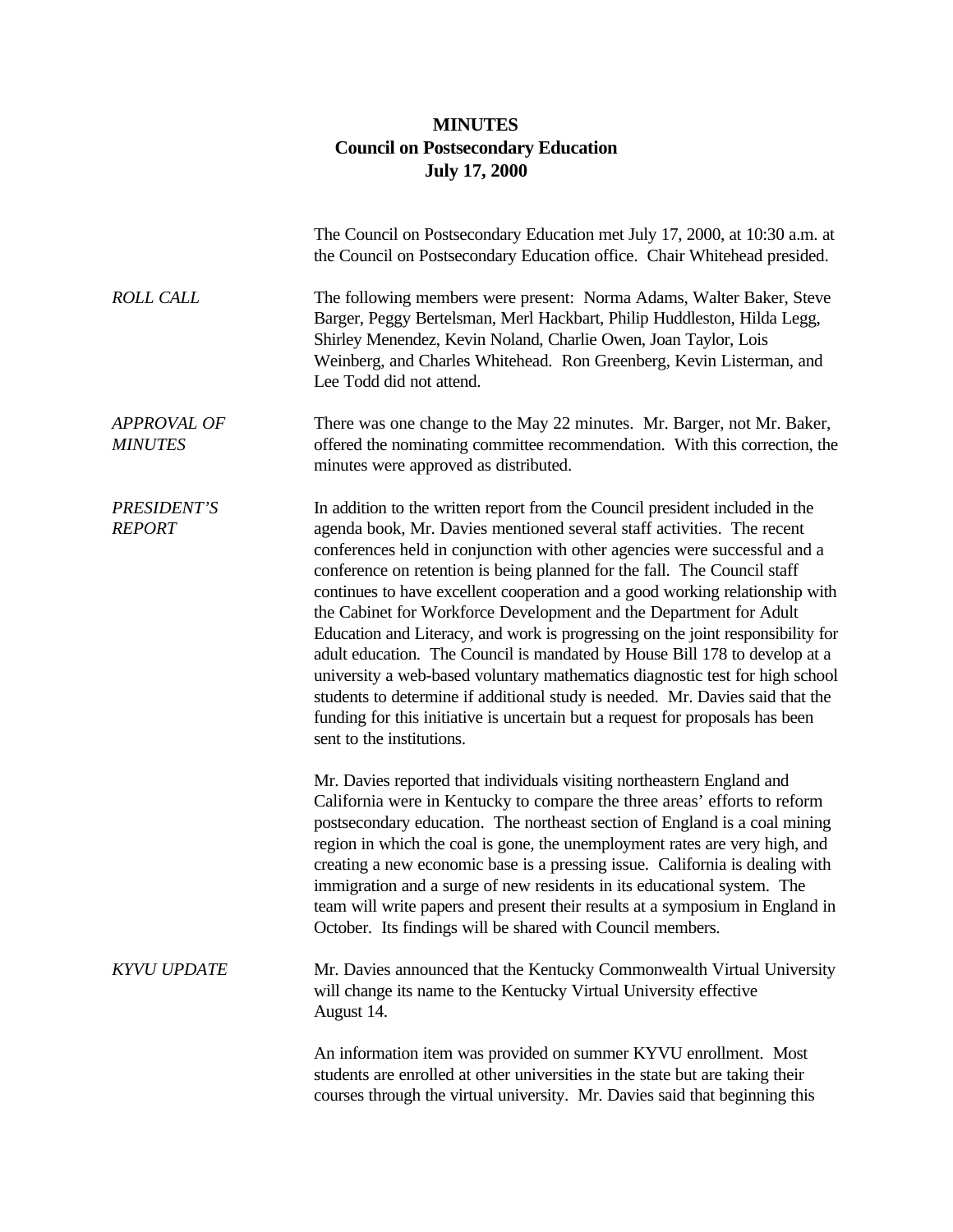*KY PLAN FOR EQUAL OPPORTUNITIES P-16 COUNCIL ENGINEERING EDUCATION STRATEGY* fall the KYVU will seek students who are not enrolled at universities and will work to increase the number of whole degree programs it offers. RECOMMENDATION: That the Council approve its Committee on Equal Opportunities' recommendation that *The 1997-2002 Kentucky Plan for Equal Opportunities in Postsecondary Education* be amended to add student enrollment objectives for technical colleges and employment objectives for technical colleges. MOTION: Mr. Barger moved that the recommendation be approved. Ms. Weinberg seconded the motion. VOTE: The motion passed. RECOMMENDATION: That the Council and the Kentucky Board of Education expand the membership of the P-16 Council to include the Executive Director and the Chair of the Education Professional Standards Board (or the chair's designee). This recommendation will be considered by the Board of Education at its August 1 meeting. Mr. Davies said that the EPSB was recently made an independent entity by Governor Patton through executive order and it is appropriate that the EPSB join with the Council and the KBE on the P-16 Council. He said that at some point the P-16 Council may wish to extend membership to both the Secretary of the Cabinet for Workforce Development (or the Secretary's designee) and representatives of selected citizen and business organizations. MOTION: Mr. Huddleston moved that the recommendation be approved. Ms. Menendez seconded the motion. VOTE: The motion passed. Ms. Adams gave the report of the Academic Affairs Committee. RECOMMENDATIONS: • That the Council approve the "Strategy for Statewide Engineering Education in Kentucky." • That the Council instruct staff to expedite reviews of all proposed programs that fall within this strategy. • That the Council commend the presidents, chief academic officers, and members of institutional faculties and staffs for working together to develop this strategy quickly. MOTION: Ms. Adams moved that the recommendations be approved. Ms. Bertelsman seconded the motion.

VOTE: The motion passed.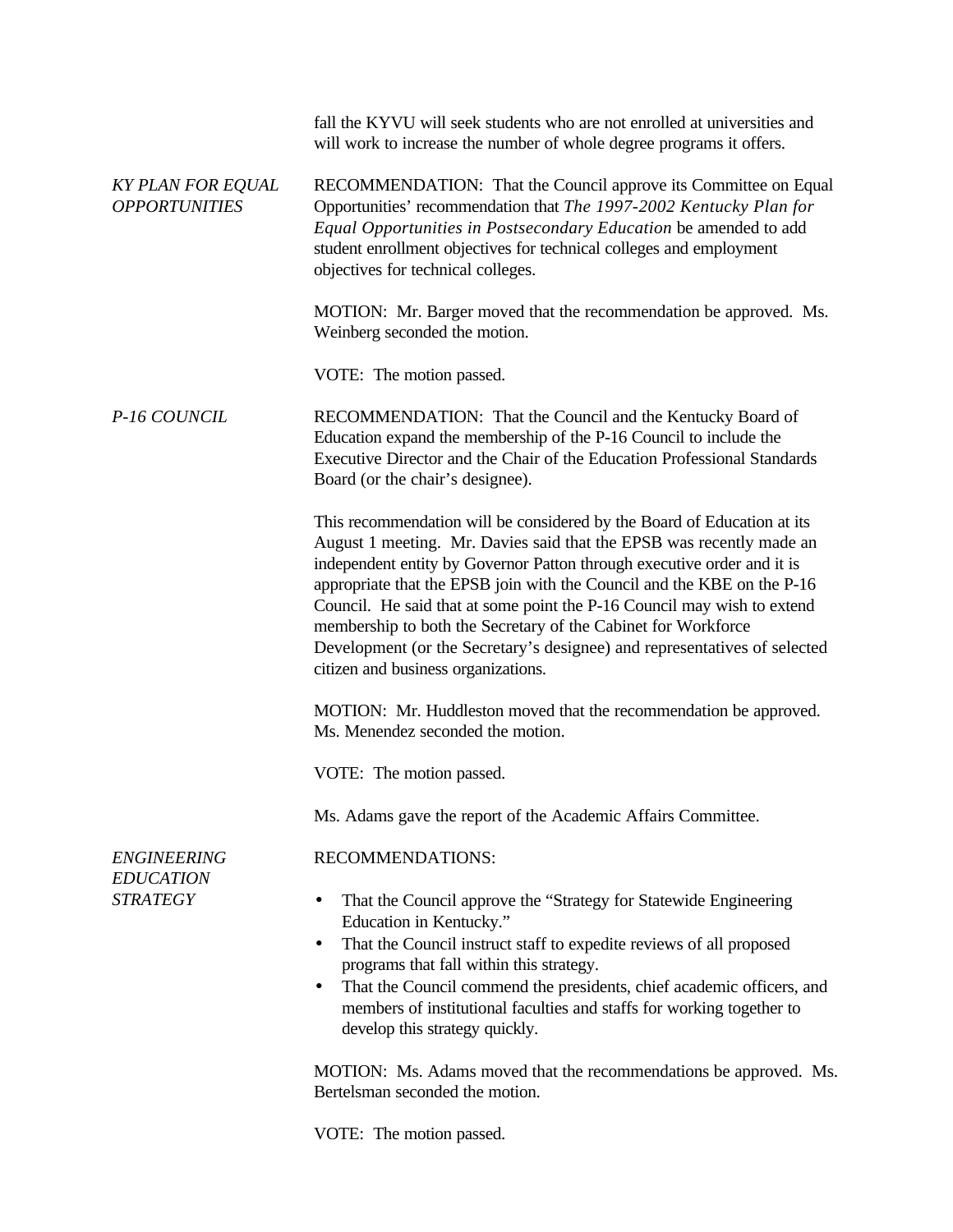The strategy has been signed by all of the university presidents, the KCTCS president, and the chief executive officer of the Kentucky Virtual University.

## *ADULT EDUCATION* RECOMMENDATIONS:

- That the Council accept the proposed Adult Education Preliminary Action Plan as a framework for planning and allocating funds for fiscal year 2000-01.
- That, consistent with the Preliminary Action Plan, the Council authorize up to \$1 million in expenditures from the \$7 million fiscal year 2000-01 legislative appropriation to the Adult Education and Literacy Trust Fund to plan, develop, and implement a statewide public communications campaign.
- That the Council approve what remains in the 1999-2000 Adult Education and Literacy Initiative Fund and add up to \$450,000 from the Adult Education and Literacy Trust Fund as necessary to continue model demonstration projects and to help with start-up costs for the Family Literacy Institute during this fiscal year.

MOTION: Ms. Menendez moved that the recommendations be approved. Ms. Weinberg seconded the motion.

VOTE: The motion passed.

RECOMMENDATIONS:

*ACADEMIC PROGRAM PRODUCTIVITY REVIEW*

- That the Council accept the initial set of responses from the universities to its review of academic programs and commend the universities for their decisions to suspend or close 106, to alter 114, and to designate 124
	- That the Council direct the staff to report in winter and spring 2000-01 additional programs designated for suspension, closing, or alteration.

for special attention during the 2000-01 academic year.

That the Council request that statewide groups be formed in foreign languages, teacher education, and visual and performing arts. These are discipline areas in which there appear to be widespread productivity concerns. These groups would consist of faculty and staff at the public and private universities and the Kentucky Community and Technical College System, as well as representatives of the Kentucky Virtual University. Discussions would center on statewide collaboration among academic programs, including the fullest possible integration of distance learning. An institution will be asked to take the lead in coordinating each group. The Council staff will assist as requested. In teacher education, the institutions would work closely with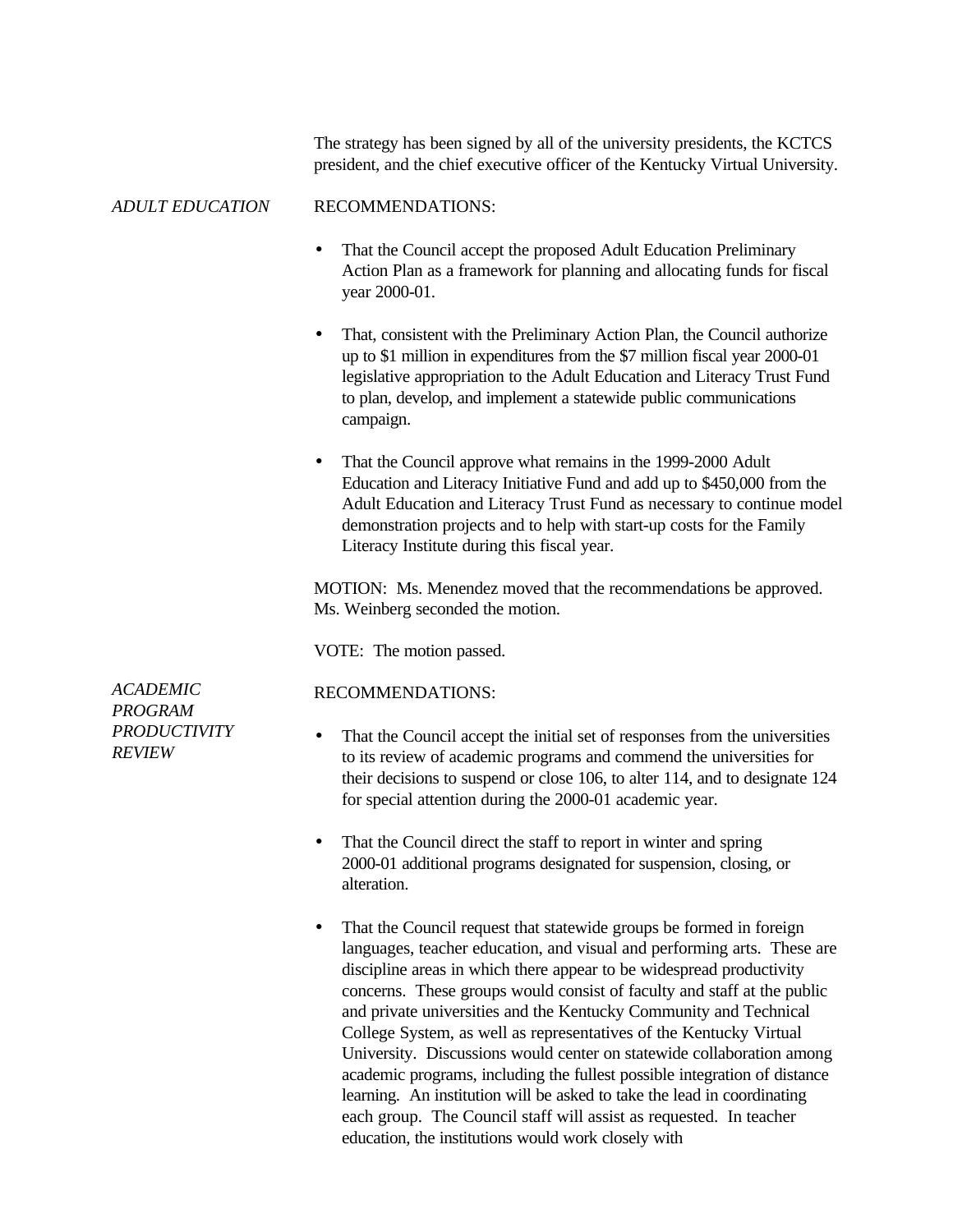|                                        | representatives of the Education Professional Standards Board and the<br>P-16 Council. Periodic reports should be submitted to the Council and<br>recommendations should be presented by June 30, 2001.                                          |
|----------------------------------------|--------------------------------------------------------------------------------------------------------------------------------------------------------------------------------------------------------------------------------------------------|
|                                        | MOTION: Ms. Adams moved that the recommendations be approved. Ms.<br>Bertelsman seconded the motion.                                                                                                                                             |
|                                        | VOTE: The motion passed.                                                                                                                                                                                                                         |
| <b>NEW PROGRAM</b><br><b>PROPOSALS</b> | RECOMMENDATION: That the Master of Science in Applied Computing<br>proposed by Eastern Kentucky University be approved and registered in CIP<br>11.0701 (Computer Science).                                                                      |
|                                        | MOTION: Ms. Adams moved that the recommendation be approved. Ms.<br>Bertelsman seconded the motion.                                                                                                                                              |
|                                        | VOTE: The motion passed.                                                                                                                                                                                                                         |
|                                        | RECOMMENDATION: That the Master of Public Health degree program<br>proposed by Eastern Kentucky University be approved and registered in CIP<br>51.2201 (Public Health, General).                                                                |
|                                        | MOTION: Ms. Adams moved that the recommendation be approved. Ms.<br>Bertelsman seconded the motion.                                                                                                                                              |
|                                        | VOTE: The motion passed.                                                                                                                                                                                                                         |
|                                        | Mr. Baker presented the report of the Finance Committee.                                                                                                                                                                                         |
| 2000-02 TRUST                          | <b>RECOMMENDATIONS:</b>                                                                                                                                                                                                                          |
| <b>FUND GUIDELINES</b>                 | That the Council approve the 2000-02 Trust Fund Guidelines for the<br>following programs: Endowment Match, Enrollment Growth and<br>Retention, Action Agenda, Workforce Training, Equipment<br>Replacement, and Capital Renewal and Maintenance. |
|                                        | That the Council staff be authorized to develop reporting procedures<br>related to these programs.                                                                                                                                               |
|                                        | MOTION: Mr. Baker moved that the recommendations be approved. Ms.<br>Legg seconded the motion.                                                                                                                                                   |
|                                        | VOTE: The motion passed.                                                                                                                                                                                                                         |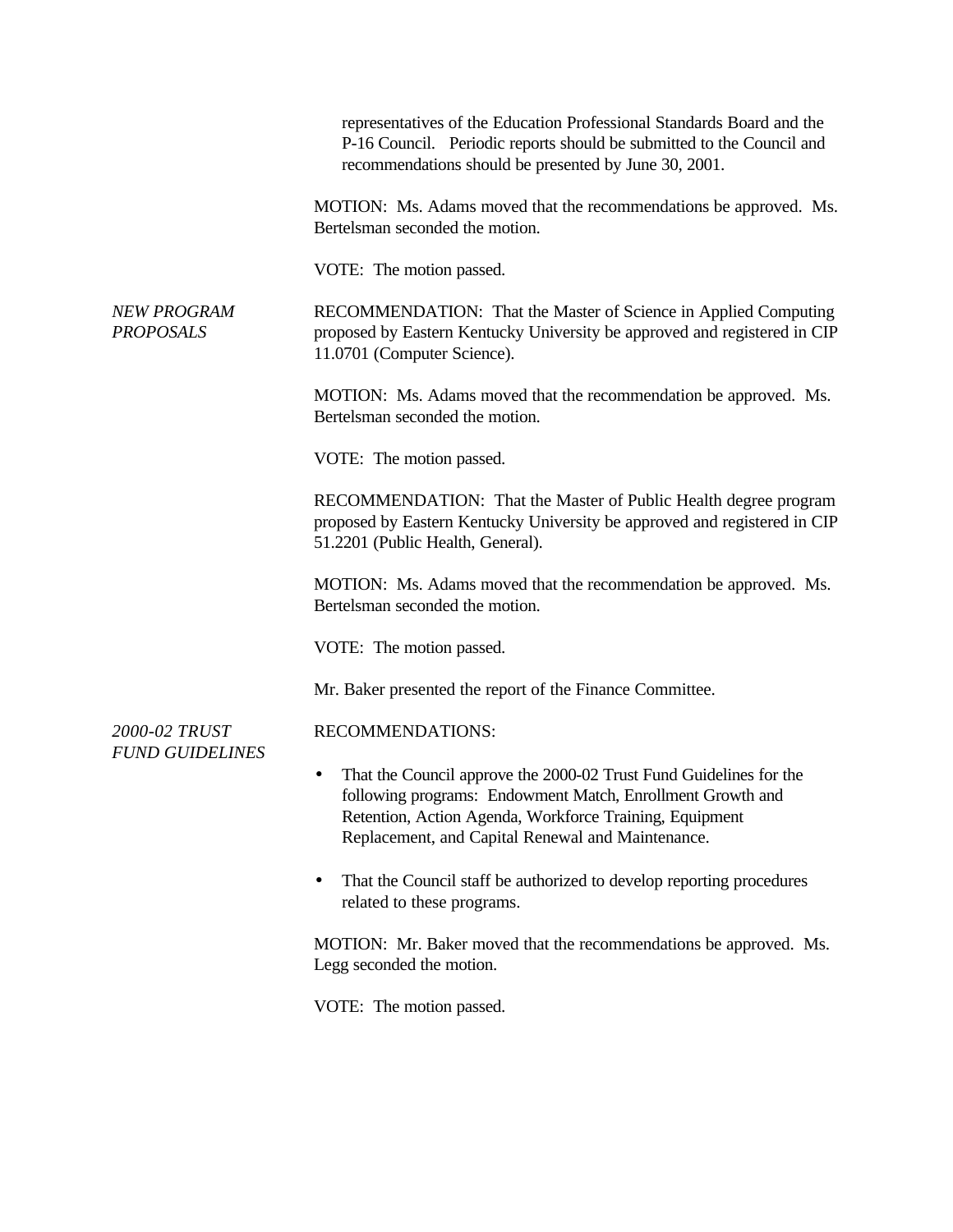*OPERATING BUDGET REVIEW*

## RECOMMENDATIONS:

- Recognizing that the Council on Postsecondary Education, through its Finance Committee, develops the systemwide biennial budget recommendation, the Council requests that the Strategic Committee on Postsecondary Education (SCOPE) create a subcommittee to review the operating budget guidelines used in developing the 2000-02 budget recommendation. This review should include the base funding approach using institutional benchmarks and the Strategic Incentive and Investment Trust Fund program. The results of this review will be considered by the Council as it develops its 2002-04 operating budget guidelines.
- Recognizing its responsibility for developing the postsecondary education budget request to the General Assembly and the Governor and anticipating the SCOPE subcommittee review, the Council directs the Council staff to begin an internal review of the 2000-02 budget process. The major emphasis of the internal review will focus on the benchmarking process with secondary emphasis on such processes as the space planning guidelines and the trust funds. The Council staff findings are to be reported to the Council and the SCOPE subcommittee. Formal comments from the university presidents and the KCTCS president should be sought.

MOTION: Mr. Baker moved that the recommendations be approved. Mr. Barger seconded the motion.

Mr. Baker said that the SCOPE subcommittee, if constituted, might consist of two members from the Council on Postsecondary Education, two members from the executive branch of state government, two from the House, and two from the Senate. This subcommittee could begin an internal review of the 2000-02 budget process and also could focus on the benchmarking process as well as space planning guidelines and trust funds.

Mr. Huddleston asked for the reason for the evaluation by SCOPE as opposed to evaluation by the Council.

Mr. Baker said that the Council will continue its evaluation and review. The purpose of asking SCOPE to create this subcommittee is to get all the principal players to look at this collectively so they can report back to SCOPE whatever they think is appropriate.

VOTE: The motion passed.

## *NEW ECONOMY* RECOMMENDATION: That the Council approve the New Economy Preliminary Action Plan as the framework for carrying out the Council's duties under House Bill 572, the Kentucky Innovation Act.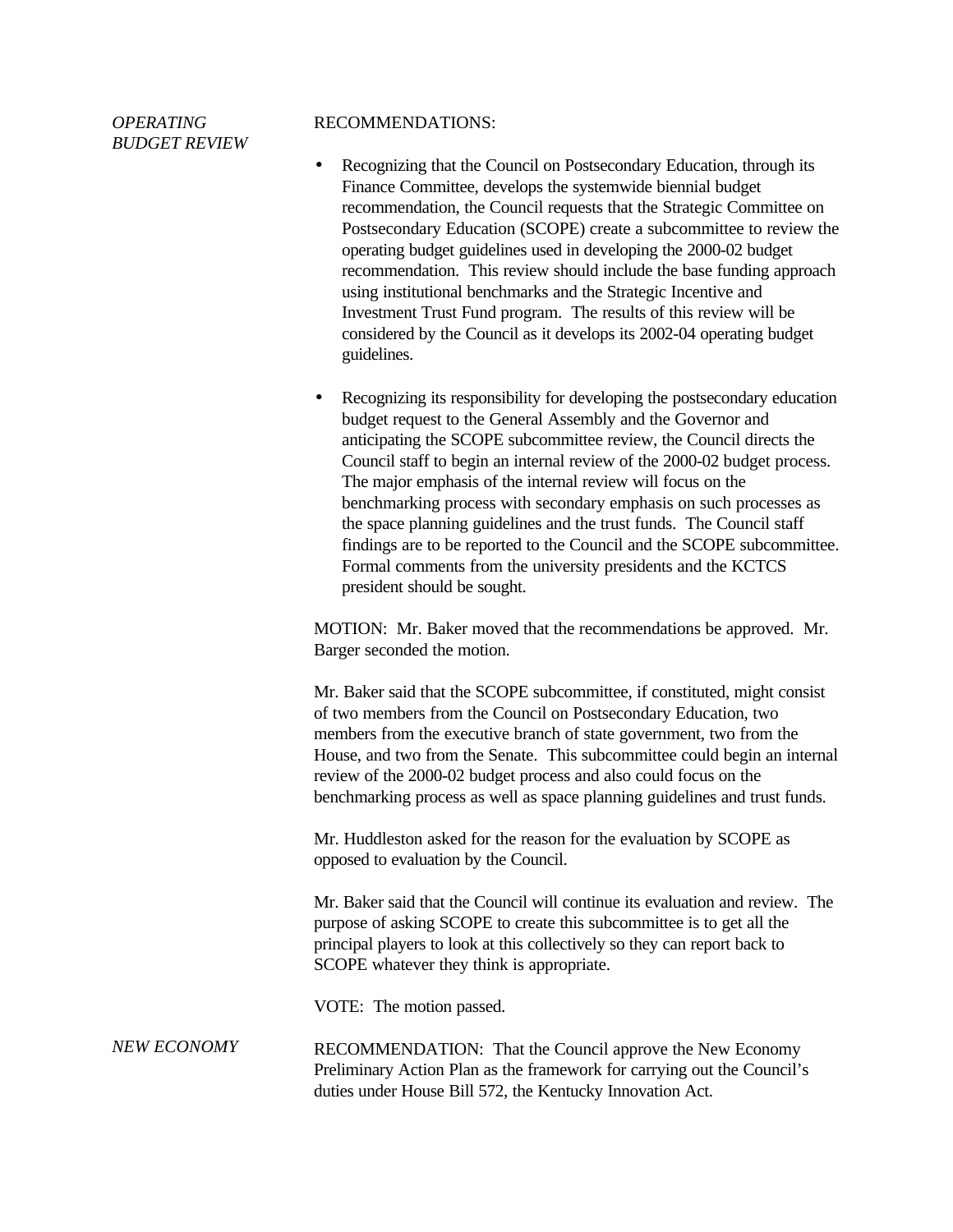|                                                                      | MOTION: Mr. Baker moved that the recommendation be approved. Ms.<br>Menendez seconded the motion.                                                                                                                                                                                                                                                                                                                                                                                                                                                                                                                                                                                                                                                                                                                                                                   |
|----------------------------------------------------------------------|---------------------------------------------------------------------------------------------------------------------------------------------------------------------------------------------------------------------------------------------------------------------------------------------------------------------------------------------------------------------------------------------------------------------------------------------------------------------------------------------------------------------------------------------------------------------------------------------------------------------------------------------------------------------------------------------------------------------------------------------------------------------------------------------------------------------------------------------------------------------|
|                                                                      | VOTE: The motion passed.                                                                                                                                                                                                                                                                                                                                                                                                                                                                                                                                                                                                                                                                                                                                                                                                                                            |
| <b>TRUST FUNDS</b><br><b>INVESTMENT</b><br><b>INCOME</b>             | RECOMMENDATION: That the Council direct the staff to obtain<br>clarification from the State Budget Director and the Secretary for the<br>Finance and Administration Cabinet on the following:                                                                                                                                                                                                                                                                                                                                                                                                                                                                                                                                                                                                                                                                       |
|                                                                      | 1. What restrictions exist on the appropriation of trust fund investment<br>income?<br>Are there restrictions on what investment income may be expended<br>2.<br>on?                                                                                                                                                                                                                                                                                                                                                                                                                                                                                                                                                                                                                                                                                                |
|                                                                      | MOTION: Mr. Baker moved that the recommendation be approved. Mr.<br>Hackbart seconded the motion.                                                                                                                                                                                                                                                                                                                                                                                                                                                                                                                                                                                                                                                                                                                                                                   |
|                                                                      | Mr. Barger said that the Finance Committee discussed Mr. Greenberg's idea<br>of using a portion of these funds to create well-paying jobs. Mr. Barger<br>asked the staff to follow up on this idea as part of this action.                                                                                                                                                                                                                                                                                                                                                                                                                                                                                                                                                                                                                                          |
|                                                                      | VOTE: The motion passed.                                                                                                                                                                                                                                                                                                                                                                                                                                                                                                                                                                                                                                                                                                                                                                                                                                            |
| <b>WKU RENOVATION</b><br>OF HOUSING                                  | President Gary Ransdell briefed the Finance Committee about Western<br>Kentucky University's establishment of the Student Life Foundation to fund<br>and renovate student housing. In May 1999 the foundation was incorporated<br>as a nonprofit, non-affiliated, tax-exempt Kentucky corporation. Since<br>Kentucky law does not provide a process for implementing the concept of<br>providing on-campus student housing through a nonprofit, non-stock<br>Kentucky corporation such as the WKU Student Life Foundation, this has<br>prompted extensive discussion among representatives of Western, state<br>government agencies, and members of the General Assembly. The Council<br>staff was asked to work with the Secretary of the Finance and<br>Administration Cabinet to develop a procedure to review any similar<br>proposals from other institutions. |
| <b>ANNUAL</b><br><b>EVALUATION</b><br>OF COUNCIL<br><b>PRESIDENT</b> | Ms. Weinberg reported that the evaluation committee has conducted the<br>annual review of the Council president and has a favorable report. At Mr.<br>Davies' request, there will be no salary increase at this time, but the<br>committee recommended the continuation of all other benefits and<br>compensation contained in the current contract.                                                                                                                                                                                                                                                                                                                                                                                                                                                                                                                |
|                                                                      | MOTION: Ms. Legg moved that the recommendation of the evaluation<br>committee be approved. Mr. Baker seconded the motion.                                                                                                                                                                                                                                                                                                                                                                                                                                                                                                                                                                                                                                                                                                                                           |
|                                                                      | VOTE: The motion passed.                                                                                                                                                                                                                                                                                                                                                                                                                                                                                                                                                                                                                                                                                                                                                                                                                                            |